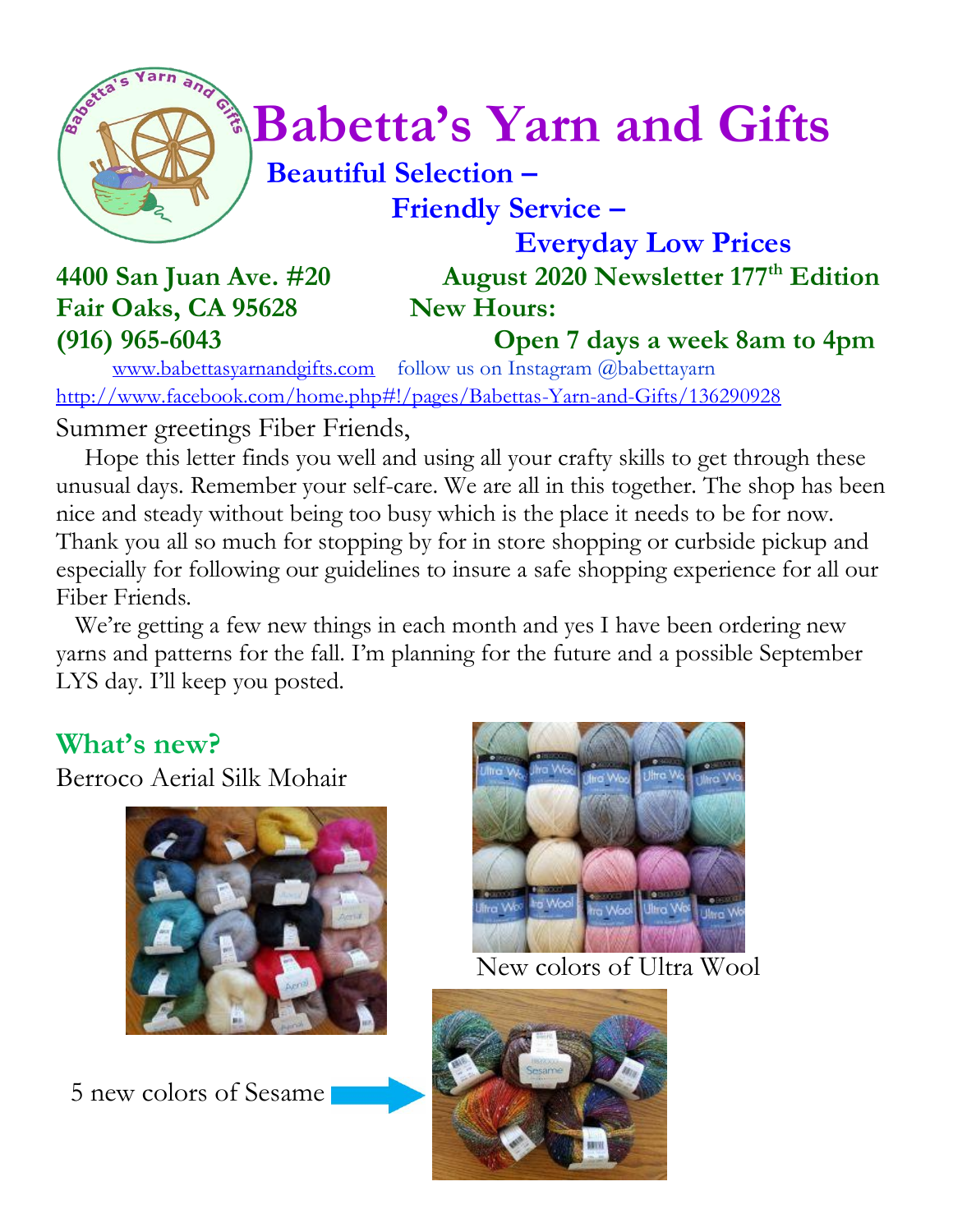#### New Magazines









Babetta's has joined the Dream in Color Sock-it Club. Every month on the 15<sup>th</sup> from July through January we will receive a new color of their wonderful Smooshy Sock yarn with a companion mini skein for heels and toes. Pictured is the July colorway.

### **Coming soon…**

Lots of Malabrigo Arroyo A shipment of Universal Bamboo Pop plus some new yarns from Universal Deluxe Stripes, Yashi Raffia, and Cotton Supreme DK Waves Kookaburra Woolwash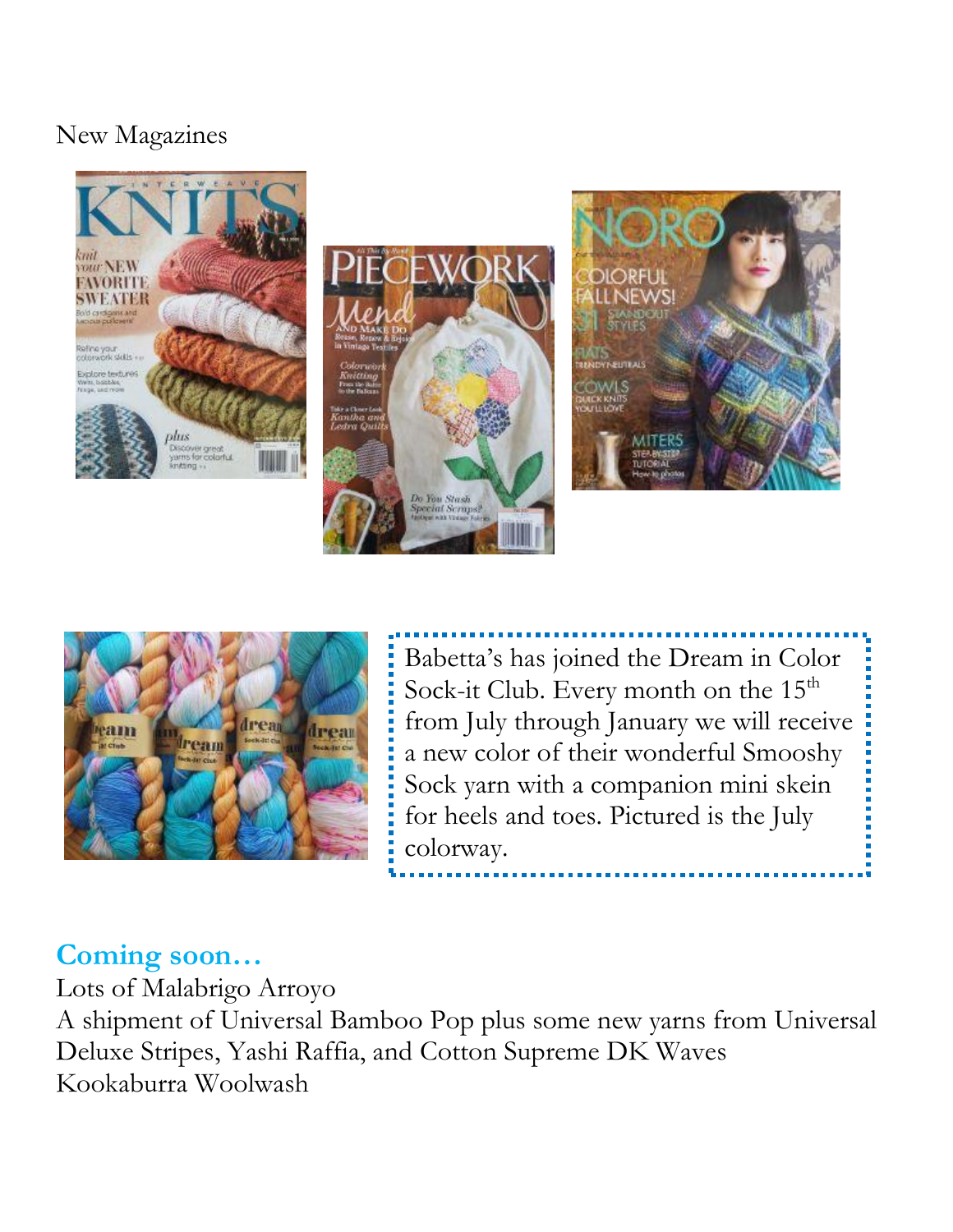#### **Classes for August 2020 at Babetta's**

 *In our project classes you can learn to knit anything from scarves to socks to felted purses to lace shawls to hats to sweaters. Pick your project and join in the fun. Our knitters inspire each other to try new things by sharing ideas and showing off their latest creation. Sign up for one of our classes and you will receive a coupon for 10% off.*

Pre-registration is required as class sizes are limited. Please choose your dates carefully. Because of scheduling conflicts and complications, make-up classes will only be allowed under special circumstances and individual consideration.

Our project class knitting teacher Maya has been teaching at Babetta's for 15 years and can help you make your fiber dreams come true in a fun and patient atmosphere.

#### **Tuesdays August 4, 11 &18**

Knitting Project 10:30am – 11:30am fee \$50 Knitting Project 12pm-1pm fee \$50 **Wednesdays August 5, 12 & 19** Knitting Project 10:30am-11:30am fee \$50 Knitting Project 12pm-1pm fee \$50 **Saturdays August 8, 15 & 22** Knitting Project 10:30am-11:30am fee \$50 Knitting Project 12pm-1pm fee \$50.



#### **Private Lessons**

Knitting or Crochet \$20 an hour. Call or stop by to schedule. Group Knitting or Crochet Private lessons \$15 an hour per person. Cancellations with less than 24 hour notice will forfeit deposit with exceptions for emergencies. Other cancellations can be transferred to rescheduled lessons or store credit.

## **Free patterns**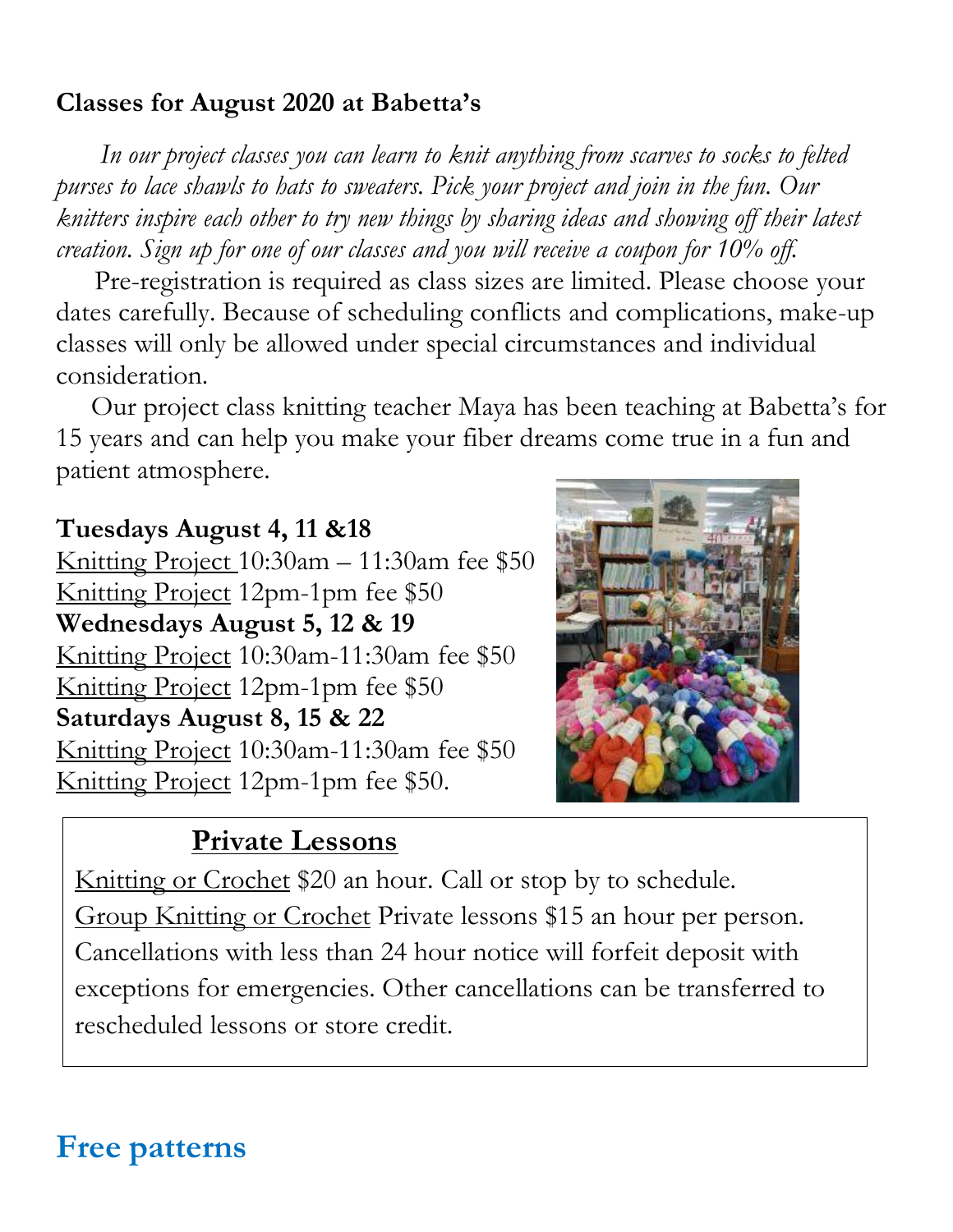I have a long tradition of sharing free patterns in this publication. Most of the designs are simple ones to showcase new yarns but my hope is that you feel comfortable to play around with needle sizes and yarn weights to make your own creations. This month I'm republishing a pattern from a couple of years ago of a crescent shaped shawl with a new yarn suggestion. The crochet pattern is a new design I developed as a sort of basic formula after making other similar scarves. Many of you have requested pattern suggestions for my Shades of Fair Oaks line so here are a couple that work well.





Summer Sky Shawl by Babetta

When I was a little girl I spent a lot of time climbing trees. Looking up through the leaves at the sky the shades of blue and green became my favorite colors. In my Shades of Fair Oaks line I have dyed fingering weight yarns that remind me of the many blues found in the summer sky so this shawl became my vision of what the yarn should become. It works well with solids as well as variegated colors as a simple showcase of color.

Materials: 1 skein Shades of Fair Oaks fingering weight 125 gram skein with 480 yards, size 6 32" circular needle

Stitch glossary: k=knit, p=purl, st=stitch, sl=slip stitch purlwise, m1l or m1r on knit row= $\frac{https://www.voutube.com/watch?v=gGbOilvWLjc}{}$ , m1l or m1r on purl row= [https://www.youtube.com/watch?v=7WLQ9qXa88k,](https://www.youtube.com/watch?v=7WLQ9qXa88k) twelst (twisted elongated stitch)=go into st as if to knit and wrap yarn counterclockwise around both needles and then just the back needle pulling just the last wrap under an out, yo=yarn over, rs=right side, ws=wrong side, kfb=knit in the front and the back of a st

CO 11 sts Row 1: (rs) sl1with yarn in back, k1, m1r, k to last 2 sts, m1l, k2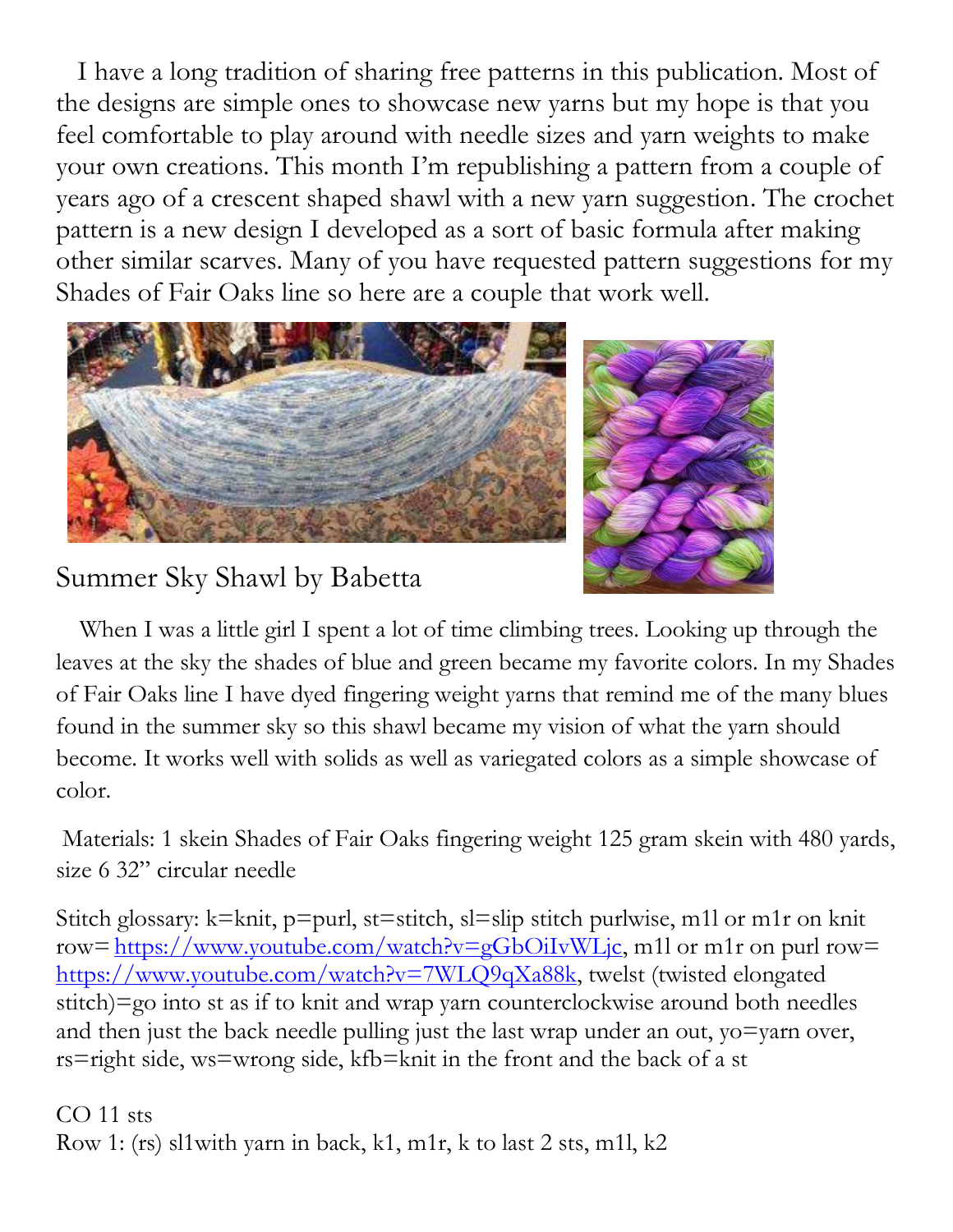Row 2: (ws) sl1 with yarn in front, p1, m1pr, p to last 2 sts, m1pl, p2 Repeat these 2 rows for s total of 39 rows ending with a (rs) row Lace Section Lace Row 1: (ws) sl1 with yarn in back, work 1 twelst, yo, work twelst to last 2 sts, yo, work 2 twelst Lace Row 2: (rs) sl1 with yarn in back, k1, yo,k across to last 2 st, yo, k2 Repeat Lace Rows 1 & 2 two more times

Lace Row 3: (ws) sl1 with yarn in back, k1, kfb, k across to last 3 sts, kfb, k2

Repeat beginning rows 1 & 2 for 21 rows ending with a (rs) row

Repeat Lace section

Repeat beginning rows 1 & 2 for 21 rows ending with a (rs) row

Repeat Lace section

Repeat beginning rows 1 & 2 for 21 rows ending with a (rs) row

Repeat Lace Section

Ending Section Row: sl1 with yarn in back, k1, m1r, knit to last 2 sts, m1l, k2

Repeat this row 21 more times

Bind of with elastic bind off- k2, \*place sts back on left needle and knit them together through the back, k1, repeat from \* across, wet block your shawl with a wool wash and weave in ends



**Asymmetric V st Crochet Scarf/Shawl**